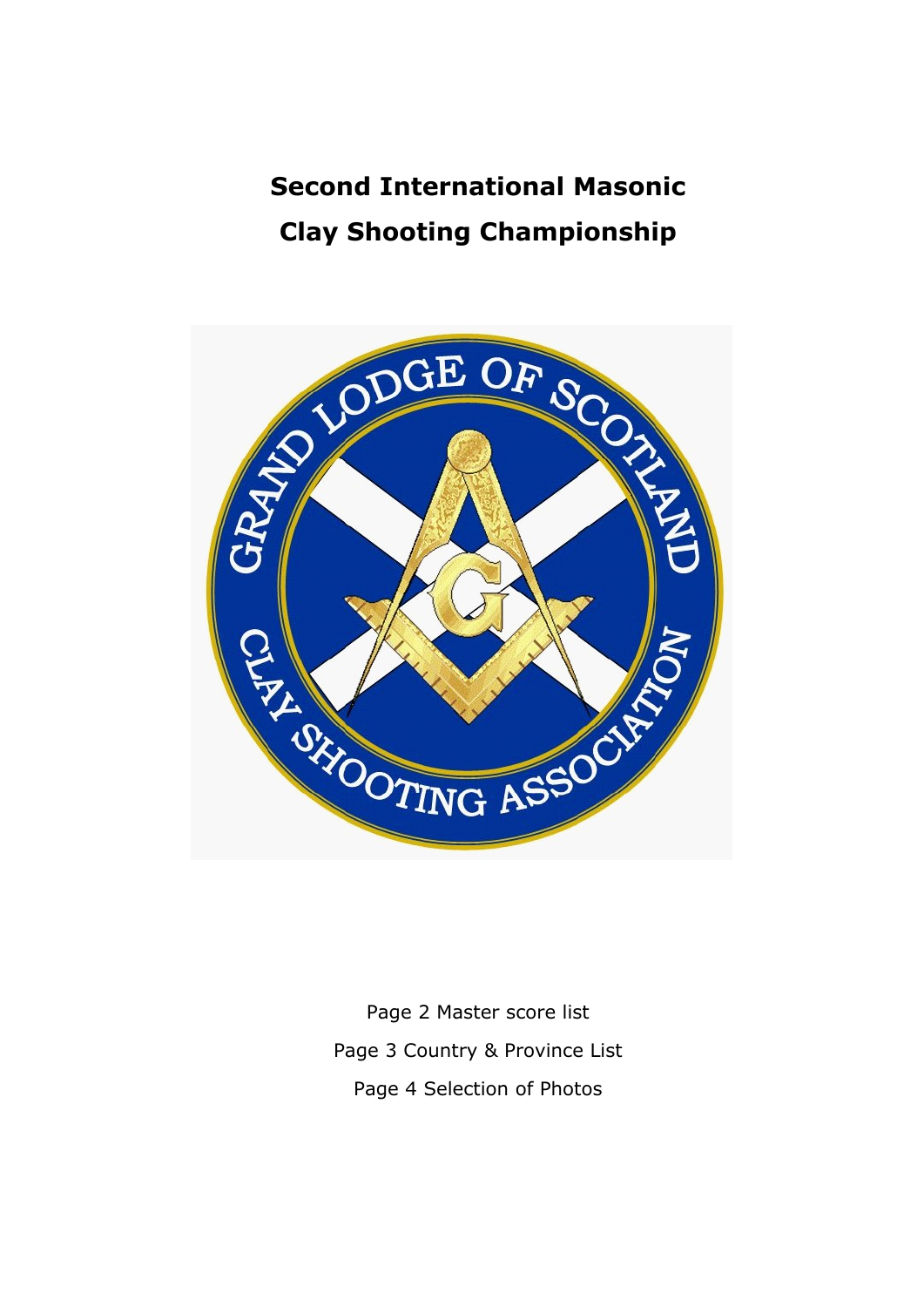## **Results**

|                | Place Forename Surname |                 | <b>Province</b>    | Country  | <b>Score</b> | Lady/Guest/Junior |
|----------------|------------------------|-----------------|--------------------|----------|--------------|-------------------|
| 1              | Stephen                | Cochrane        | Forfarshire        | Scotland | 97           |                   |
| $\overline{2}$ | Gary                   | Meikle          |                    | Scotland | 96           | Guest             |
| 3              |                        |                 |                    |          | 96           |                   |
|                | Bob                    | Purves          |                    | Scotland |              | Guest             |
| 4              | Davy                   | Muir            |                    | Scotland | 91           | Guest             |
| 5              | Jason                  | Rhodes          | West Lancashire    | England  | 91           |                   |
| 6              | Sam                    | King            | Met GL             | England  | 90           |                   |
| 7              | Dave                   | Smith           | West Lancashire    | England  | 89           |                   |
| 8              | Steve                  | Ball            | East Kent          | England  | 87           |                   |
| 9              | Kevin                  | Philips         | Monmouthshire      | Wales    | 87           |                   |
| 10             | Shane                  | Brereton        | Suffolk            | England  | 85           |                   |
| 11             | Cyril                  | Dyson           | Perthshire East    | Scotland | 85           |                   |
| 12             | Robert                 | Dunn            | West Lancashire    | England  | 84           | Guest             |
| 13             | Michael                | Normand         | Edinburgh          | Scotland | 84           |                   |
| 14             | Jason                  | Coxhead         | West Lancashire    | England  | 83           |                   |
| 15             |                        |                 |                    |          |              |                   |
|                | Dan                    | Neale           | Forfarshire        | Scotland | 83           |                   |
| 16             | Neil                   | Johnson         | Derbyshire         | England  | 82           |                   |
| 17             | Donald                 | Milne           | Lanarkshire        | Scotland | 82           |                   |
| 18             | Tom                    | Galashan        | Galloway           | Scotland | 80           |                   |
| 19             | Andy                   | McClements      | West Lancashire    | England  | 79           |                   |
| 20             | Graham                 | Scattergood     | Derbyshire         | England  | 78           |                   |
| 21             | Geoff                  | Simmonds        | East Ayrshire      | Scotland | 78           | Guest             |
| 22             | Terry                  | Harris          | Met GL             | England  | 77           |                   |
| 23             | Ian                    | Turner          | West Lancashire    | England  | 77           |                   |
| 24             | Robin                  | Hall            | Midlothian         | Scotland | 76           |                   |
|                | Ian                    |                 |                    |          | 76           |                   |
| 25             |                        | Newton          | West Lancashire    | England  |              | Guest             |
| 26             | Richard                | Dennison        | West Lancashire    | Ireland  | 75           |                   |
| 27             | <b>Blaire</b>          | Hall            | Midlothian         | Scotland | 75           | Junior            |
| 28             | Ian                    | Hayes           | West Lancashire    | England  | 74           |                   |
| 29             | Mark                   | Lambkin         | Essex              | England  | 74           |                   |
| 30             | Mervyn                 | Stuart          | Ayrshire           | Scotland | 73           |                   |
| 31             | Kevin                  | Walsh           |                    | England  | 73           | Guest             |
| 32             | Louise                 | Jennings-Hoole  | West Lancashire    | England  | 72           | Lady              |
| 33             | Alexander              | Lipp            | Perthshire East    | Scotland | 72           |                   |
| 34             | Martin                 | Price           | Monmouthshire      | Wales    | 72           |                   |
| 35             | Mick                   | Woods           | West Lancashire    | England  | 72           |                   |
| 36             | Alfie                  | Tweed           | Suffolk            |          | 71           | Junior            |
|                |                        |                 |                    | England  |              |                   |
| 37             | Sadie J                | Center          | Perthshire West    | Scotland | 70           | Lady              |
| 38             | Karl                   | Prince          | West Lancashire    | England  | 70           |                   |
| 39             | James A                | Center          | Perthshire West    | Scotland | 69           |                   |
| 40             | Gordon                 | Sewell          | Stirlingshire      | Scotland | 69           |                   |
| 41             | Lisa                   | <b>Brereton</b> | Suffolk            | England  | 68           | Lady              |
| 42             | Ian                    | Johnstone       | Dumfries           | Scotland | 68           |                   |
| 43             | Chris                  | Johnstone       | Dumfries           | Scotland | 64           | Guest             |
| 44             | Zander                 | Noble           |                    | Scotland | 63           | Guest             |
| 45             | Mo                     | Slaven          | Lanarkshire        | Scotland | 63           | Lady              |
| 46             | Neil                   | Tweed           | Suffolk            | England  | 63           |                   |
| 47             | Terry                  | Attewell        | Essex              | England  | 62           |                   |
| 48             | John Mark              | Johnstone       | Dumfries           | Scotland | 62           |                   |
|                |                        | <b>Bruffel</b>  |                    |          |              |                   |
| 49             | John                   |                 | West Lancashire    | England  | 61           |                   |
| 50             | Martin                 | Steven          | Edinburgh          | Scotland | 61           |                   |
| 51             | Chris                  | <b>Bruffel</b>  | West Lancashire    | England  | 60           |                   |
| 52             | Christopher Evans      |                 | Monmouthshire      | Wales    | 60           |                   |
| 53             | Steve                  | Laffan          | West Lancashire    | England  | 60           |                   |
| 54             | Neil                   | Tomlinson       | Derbyshire         | England  | 57           |                   |
| 55             | Derrick                | Cronie          | Inverness-shire    | Scotland | 56           |                   |
| 56             | Andy                   | Smith           |                    | Scotland | 56           |                   |
| 57             | Bob                    | Smith           | West Lancashire    | England  | 56           |                   |
| 58             | Colin                  | Preston         | West Lancashire    | England  | 55           |                   |
| 59             | <b>Brian</b>           | Saidman         | Metropolitan       | England  | 54           |                   |
| 60             |                        |                 |                    |          | 51           |                   |
|                | Charles                | Stewart         | Edinburgh          | Scotland |              |                   |
| 61             | Robert                 | Daw             | Monmouthshire      | Wales    | 48           |                   |
| 62             | Gary                   | Jones           | Essex              | England  | 46           |                   |
| 63             | Richard                | Jones           | Forfarshire        | Scotland | 46           |                   |
| 64             | David                  | Kerr            | Renfrew-shire West | Scotland | 42           |                   |
| 65             | <b>Brian</b>           | Gallagher       | West Lancashire    | England  | 37           |                   |
| 66             | Den                    | Piny            | West Lancashire    | England  | 35           |                   |
| 67             | Neil                   | <b>Buntain</b>  | Derbyshire         | England  | 33           |                   |
| 68             | Douglas                | Paterson        | Edinburgh          | Scotland | 14           |                   |
|                |                        |                 |                    |          |              |                   |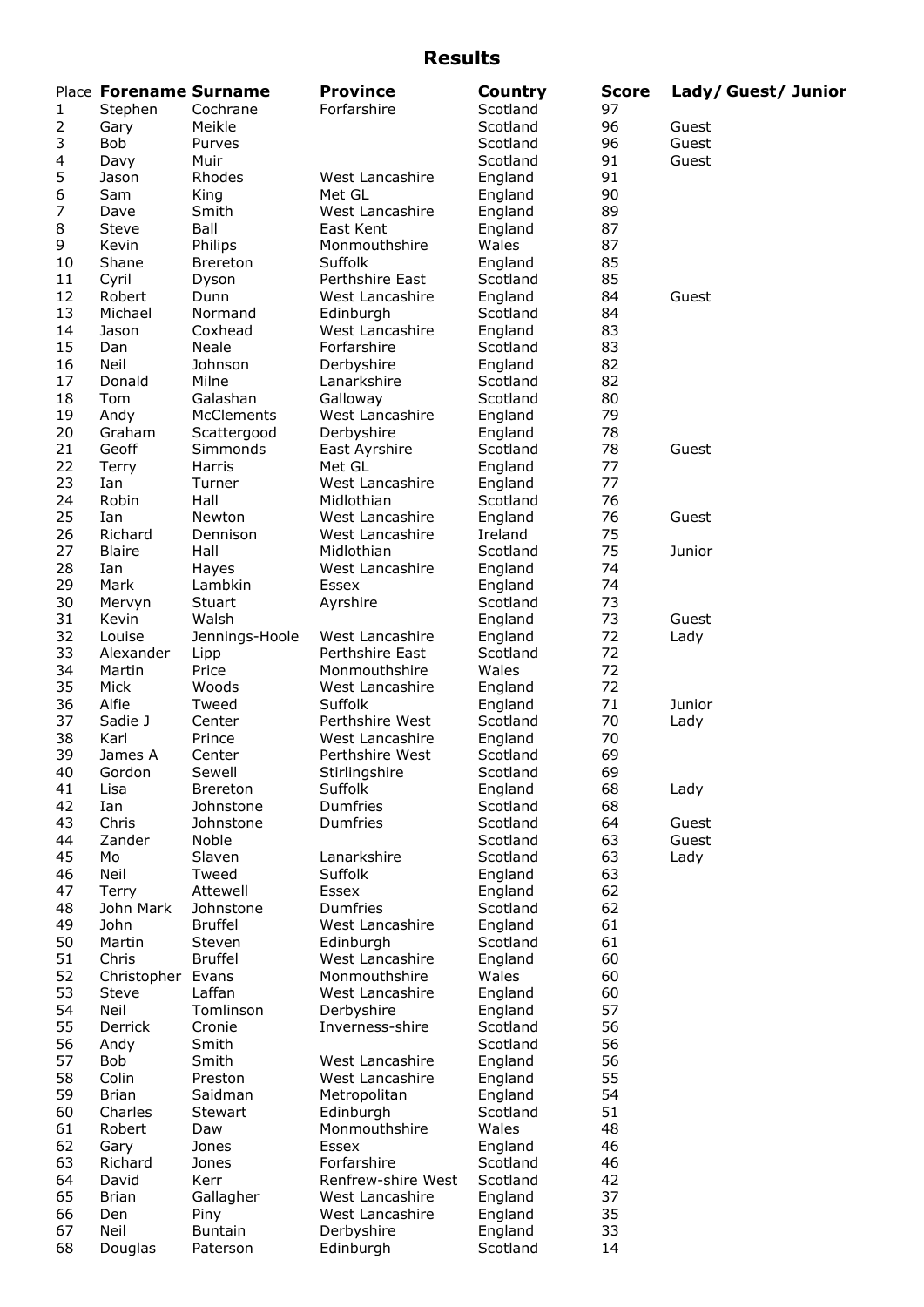|                | Place Forename Surname |                 | <b>Province</b>   | Country  | <b>Score</b> |        | Lady Guest/ Junior |
|----------------|------------------------|-----------------|-------------------|----------|--------------|--------|--------------------|
| 67             | Neil                   | <b>Buntain</b>  | Derbyshire        | England  | 33           |        |                    |
| 16             | Neil                   | Johnson         | Derbyshire        | England  | 82           |        |                    |
| 20             | Graham                 | Scattergood     | Derbyshire        | England  | 78           |        |                    |
| 54             | Neil                   | Tomlinson       | Derbyshire        | England  | 57           |        |                    |
| 8              | Steve                  | Ball            | East Kent         | England  | 87           |        |                    |
|                |                        |                 |                   |          | 62           |        |                    |
| 47             | Terry                  | Attewell        | Essex             | England  |              |        |                    |
| 62             | Gary                   | Jones           | Essex             | England  | 46           |        |                    |
| 29             | Mark                   | Lambkin         | Essex             | England  | 74           |        |                    |
| 22             | Terry                  | Harris          | Met GL            | England  | 77           |        |                    |
| 6              | Sam                    | King            | Met GL            | England  | 90           |        |                    |
| 59             | <b>Brian</b>           | Saidman         | Metropolitan      | England  | 54           |        |                    |
| 41             | Lisa                   | <b>Brereton</b> | Suffolk           | England  | 68           | Lady   |                    |
| 10             | Shane                  | <b>Brereton</b> | Suffolk           | England  | 85           |        |                    |
| 36             | Alfie                  | Tweed           | Suffolk           | England  | 71           | Junior |                    |
| 46             | Neil                   | Tweed           | Suffolk           | England  | 63           |        |                    |
| 51             | Chris                  | <b>Bruffel</b>  | West Lancashire   | England  | 60           |        |                    |
| 49             | John                   | <b>Bruffel</b>  | West Lancashire   | England  | 61           |        |                    |
| 14             | Jason                  | Coxhead         | West Lancashire   | England  | 83           |        |                    |
|                |                        |                 |                   |          |              |        |                    |
| 12             | Robert                 | Dunn            | West Lancashire   | England  | 84           | Guest  |                    |
| 65             | <b>Brian</b>           | Gallagher       | West Lancashire   | England  | 37           |        |                    |
| 28             | Ian                    | Hayes           | West Lancashire   | England  | 74           |        |                    |
| 32             | Louise                 | Jennings-Hoole  | West Lancashire   | England  | 72           | Lady   |                    |
| 53             | Steve                  | Laffan          | West Lancashire   | England  | 60           |        |                    |
| 19             | Andy                   | McClements      | West Lancashire   | England  | 79           |        |                    |
| 25             | Ian                    | Newton          | West Lancashire   | England  | 76           | Guest  |                    |
| 66             | Den                    | Piny            | West Lancashire   | England  | 35           | Guest  |                    |
| 58             | Colin                  | Preston         | West Lancashire   | England  | 55           |        |                    |
| 38             | Karl                   | Prince          | West Lancashire   | England  | 70           |        |                    |
| 5              | Jason                  | Rhodes          | West Lancashire   | England  | 91           |        |                    |
| 57             | <b>Bob</b>             | Smith           | West Lancashire   | England  | 56           |        |                    |
|                |                        |                 |                   |          |              |        |                    |
| 7              | Dave                   | Smith           | West Lancashire   | England  | 89           |        |                    |
| 23             | Ian                    | Turner          | West Lancashire   | England  | 77           |        |                    |
| 35             | Mick                   | Woods           | West Lancashire   | England  | 72           |        |                    |
| 31             | Kevin                  | Walsh           |                   | England  | 73           | Guest  |                    |
| 26             | Richard                | Dennison        | West Lancashire   | Ireland  | 75           |        |                    |
| 30             | Mervyn                 | Stuart          | Ayrshire          | Scotland | 73           |        |                    |
| 21             | Geoff                  | Simmonds        | Ayrshire          | Scotland | 78           | Guest  |                    |
| 43             | Chris                  | Johnstone       | Dumfries          | Scotland | 64           | Guest  |                    |
| 42             | Ian                    | Johnstone       | Dumfries          | Scotland | 68           |        |                    |
| 48             | John Mark              | Johnstone       | Dumfries          | Scotland | 62           |        |                    |
| 13             | Michael                | Normand         | Edinburgh         | Scotland | 84           |        |                    |
| 68             | Douglas                | Paterson        | Edinburgh         | Scotland | 14           |        |                    |
| 50             | Martin                 | Steven          | Edinburgh         |          | 61           |        |                    |
|                |                        |                 |                   | Scotland |              |        |                    |
| 60             | Charles                | Stewart         | Edinburgh         | Scotland | 51           |        |                    |
| $\mathbf{1}$   | Stephen                | Cochrane        | Forfarshire       | Scotland | 97           |        |                    |
| 63             | Richard                | Jones           | Forfarshire       | Scotland | 46           |        |                    |
| 15             | Dan                    | Neale           | Forfarshire       | Scotland | 83           |        |                    |
| 18             | Tom                    | Galashan        | Galloway          | Scotland | 80           |        |                    |
| 55             | Derrick                | Cronie          | Inverness-shire   | Scotland | 56           |        |                    |
| 17             | Donald                 | Milne           | Lanarkshire       | Scotland | 82           |        |                    |
| 45             | Mo                     | Slaven          | Lanarkshire       | Scotland | 63           | Lady   |                    |
| 27             | <b>Blaire</b>          | Hall            | Midlothian        | Scotland | 75           | Junior |                    |
| 24             | Robin                  | Hall            | Midlothian        | Scotland | 76           |        |                    |
| 11             | Cyril                  | Dyson           | Perthshire East   | Scotland | 85           |        |                    |
| 33             | Alexander              | Lipp            | Perthshire East   | Scotland | 72           |        |                    |
| 39             | James A                | Center          | Perthshire West   | Scotland | 69           |        |                    |
| 37             | Sadie J                | Center          | Perthshire West   | Scotland | 70           | Lady   |                    |
|                |                        |                 |                   |          |              |        |                    |
| 64             | David                  | Kerr            | Renfrewshire West | Scotland | 42           |        |                    |
| 40             | Gordon                 | Sewell          | Stirlingshire     | Scotland | 69           |        |                    |
| $\overline{a}$ | Gary                   | Meikle          |                   | Scotland | 96           | Guest  |                    |
| 4              | Davy                   | Muir            |                   | Scotland | 91           | Guest  |                    |
| 44             | Zander                 | Noble           |                   | Scotland | 63           | Guest  |                    |
| 3              | Bob                    | Purves          |                   | Scotland | 96           | Guest  |                    |
| 56             | Andy                   | Smith           |                   | Scotland | 56           |        |                    |
| 61             | Robert                 | Daw             | Monmouthshire     | Wales    | 48           |        |                    |
| 52             | Christopher Evans      |                 | Monmouthshire     | Wales    | 60           |        |                    |
| 9              | Kevin                  | Philips         | Monmouthshire     | Wales    | 87           |        |                    |
| 34             | Martin                 | Price           | Monmouthshire     | Wales    | 72           |        |                    |
|                |                        |                 |                   |          |              |        |                    |